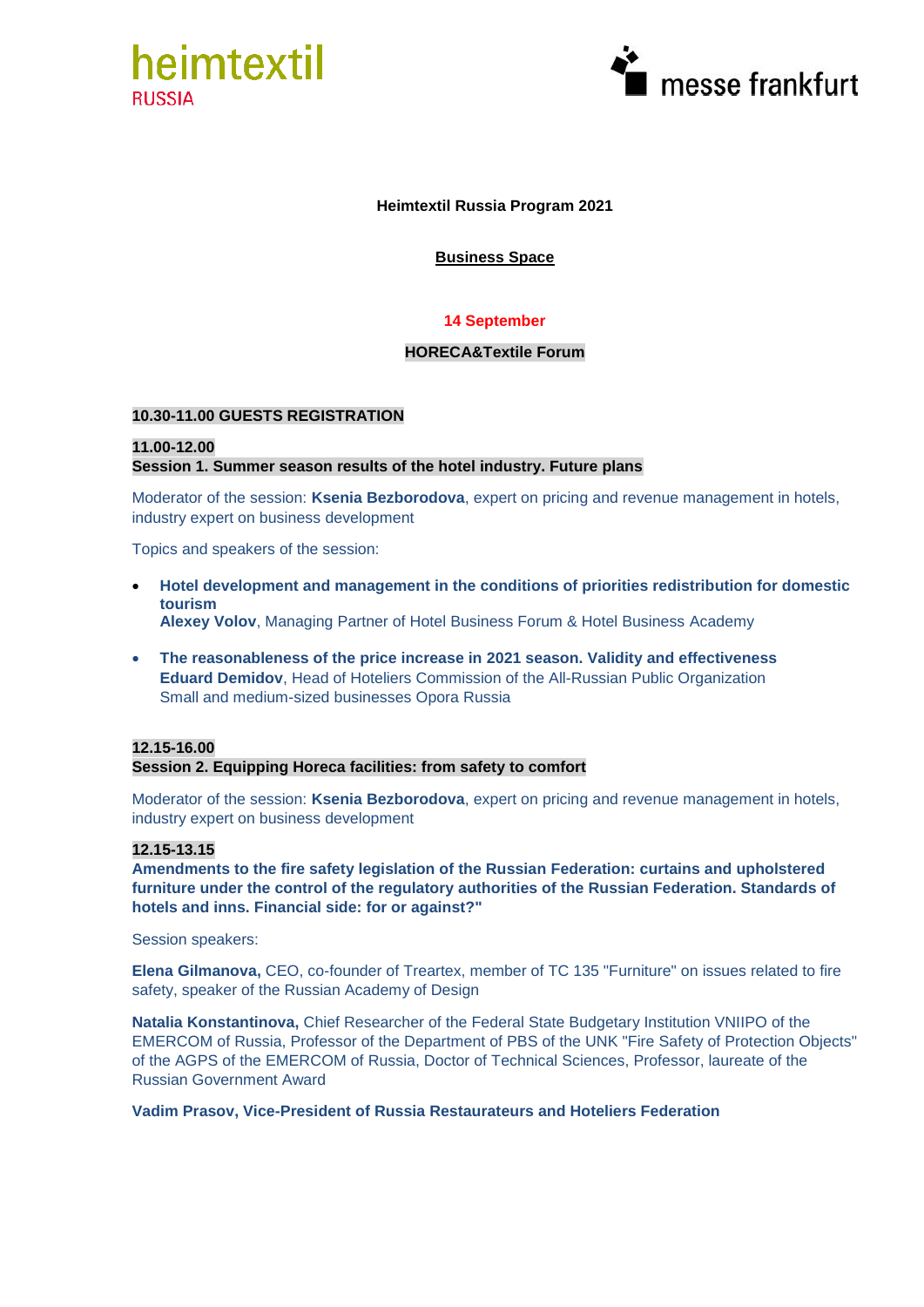



#### **13.30-14.00**

**Discoveries and renovations-from design to profitable operation**

**Svetlana Kinunnen, founder of SK Qualitysupplies**

#### **14.15-14.45**

**The mattress is in the hotel. How to make sure that guests come back to you again and again?**

**Elena Sotnikova**, Director of International Sales, Hotel business Hilding Anders

#### **14.45-16.00 Round table discussion. Purchase or rent of textiles. How to extend the service life of textiles?**

Moderator of the session: **Eduard Demidov**, Head of Hoteliers Commission of the All-Russian Public Organization of Small and Medium-sized Businesses Opora Russia

Topics and speakers of the session:

- **Purchase standards of underwear. What should I pay attention to during quality control? Tatyana Yudina**, Hotel Services Director at the Moscow Marriott Royal Aurora Hotel
- **Unsuitable laundry or low-quality textiles? Natalia Aseeva**, Head of the Premises Maintenance Service, Azimut Olimpiyskaya
- **Rent of straight linen and terry cloth. Factors affecting wear and solutions for efficient operation Victoria Startseva**, Head of Sales Department at Blesk inCare

**16:00** – End of Horeca&Textile Forum

## **16.15-16.45**

**Trends and demand changes in the global textile business**

**Maria Belova,** Founder, WilliZ, reviewer of key international exhibitions Heimtextil, Proposte, Maison&Objet, etc.

**Anna Runof,** Business Development Director, Williz, speaker of international exhibitions Heimtextil, Intertextil Shanghai, R+T Asia, Hometex Shenzhen, practicing business consultant

## **17.00-18.00**

**Sustainable development principles and certification in the field of interior and home textiles**

Moderator of the session: **Alexander Makedonsky**, Chief operating officer, "Second breath" Foundation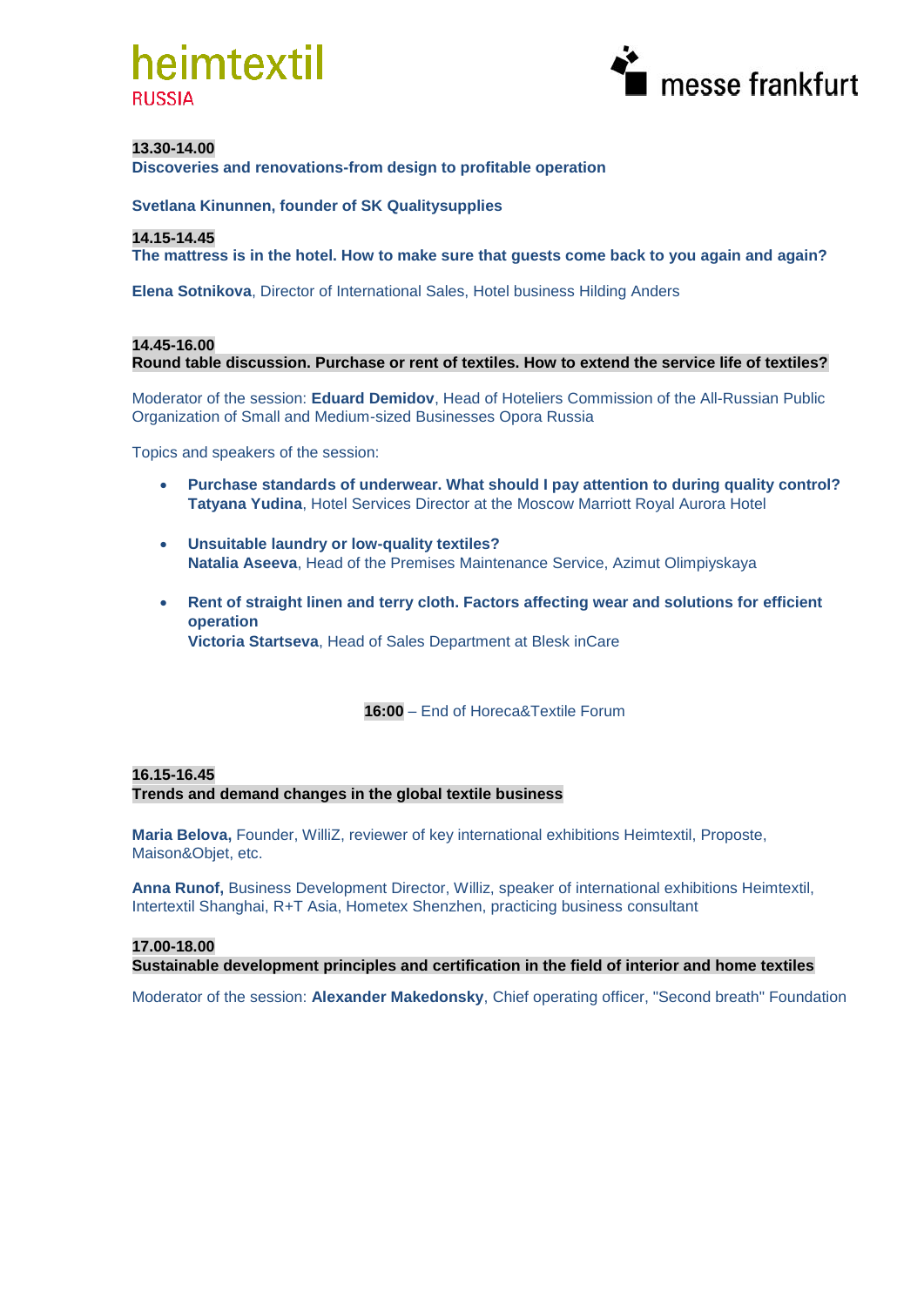



Topics and speakers of the session:

- **Environmental certification of textiles is a new standard! Why are manufacturers and retailers interested in its appearance? Evgenia Kuznetsova,** Head of the certification body "Ecological Union", Leading expert of the "Leaf of life" system
- **A new concept of environmental friendliness of fabrics Marina Kudashova**, member of Textile Designers and Decorators Union of Russia, Head of Decosfera

**15 September**

#### **11.00-12.30 Retail Forum.**

## **10.30-11.00 GUESTS REGISTRATION**

## **Session 1. Textile market analysis and the DIY market 2021-2022**

Session moderators: **Valeria Zelinskaya**, Managing Partner of FCProject Communication Agency **Maria Gagloeva**, Managing Partner of Fcpproject Communication Agency

Topics and speakers of the session:

- **Bed linen market in Russia - trends and prospects for the development: how the market changed during the pandemic Ekaterina Kolina**, Executive Director of IndexBox
- **The Russian buyer in the transforming space: dynamics of consumer sentiment and expectations Anastasia Sidorina**, Head of the Romir Client Group
- **Largest DIY stores dynamics during the pandemic and forecasts for 2021-2022 Andrey Shapovalov**, Leading analyst at Data Insight

# **12.40-16.00**

**Session 2. Transformation of textile retail business models in the post-pandemic period**

Session moderators: **Valeria Zelinskaya**, Managing Partner of Fcpproject Communication Agency **Maria Gagloeva**, Managing Partner of Fcpproject Communication Agency

# **12.40-13.30**

**Plenary session with market leaders and manufacturers in the field of interior and home textiles**

Topics of the plenary session: **the state of the home and interior textiles market, distribution channels, growing networks, competition, segmentation, retail digitalization**

Session speakers: **Hoff, Sophie de Marco, Cozy Home, Togas**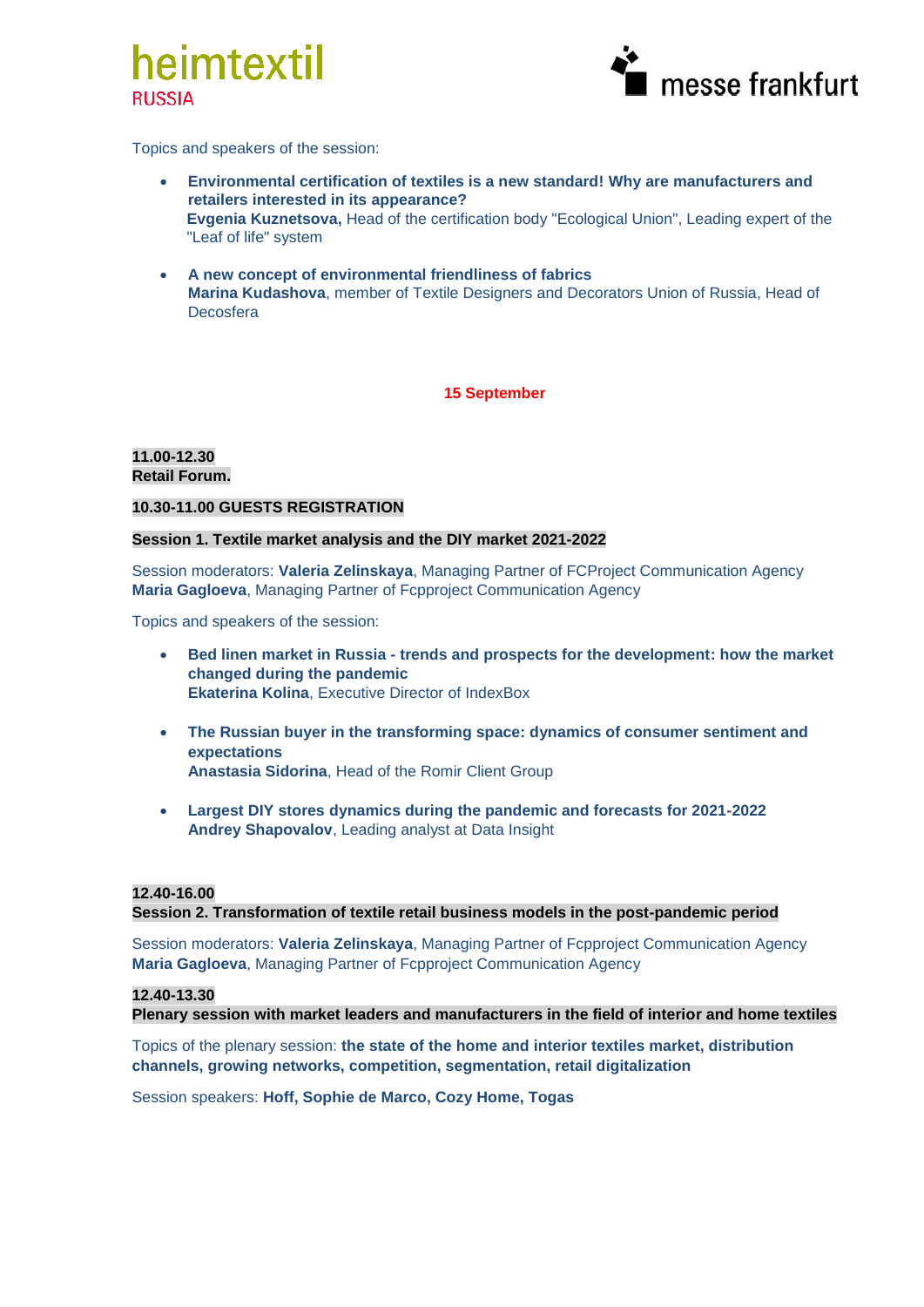



## **13.30-14.00**

**Omnichannel experience in the DIY furniture segment**

**Ekaterina Bashilova**, Marketing Director of Ascona Group of Companies

### **14.00-14.30**

**Consumer trends in retail. How to manage the tastes of customers and effectively interact with suppliers of home textiles**

**Yulia Kalyukina**, Head of the Textile Department of the Hoff

**14.30-15.00 Case: The role of the trade format in interaction with consumers**

Speaker for approval, Cozy Home

**15.00-15.30**

**Textile own trade mark for interior regional markets. How to build up from the leaders and federal networks**

**Natalia Peretz**, Head of retail agency Peretz Consulting

**16:00** – End of Retail Forum

**16.30-17.30 How to simultaneously trade on different marketplaces**

**Ivan Kirillin**, Sales Director, "Moi Sklad"

# **16 сентября**

#### **11.00-12.00**

#### **Round table "Equipment for textile decoration – which areas are chosen by professionals?"**

Session Moderator: **Evgenia Krivosheeva**, Head and Chief technologist of the sewing workshop #1

Topics and speakers of the session:

- **Demonstration of the steam generator. Advantages of using a steam generator at home Victoria Bogdanova**, practicing coach of Braunhousehold in the territory of the Russian Federation, Ukraine, CIS countries and Mongolia
- **JUKI digital factories and robotization of sewing processes Gadji Kadiyev**, Head of JUKI Representative Office in Russia

**12.00-12.45 LUXURY bedding - difficulties and opportunities**